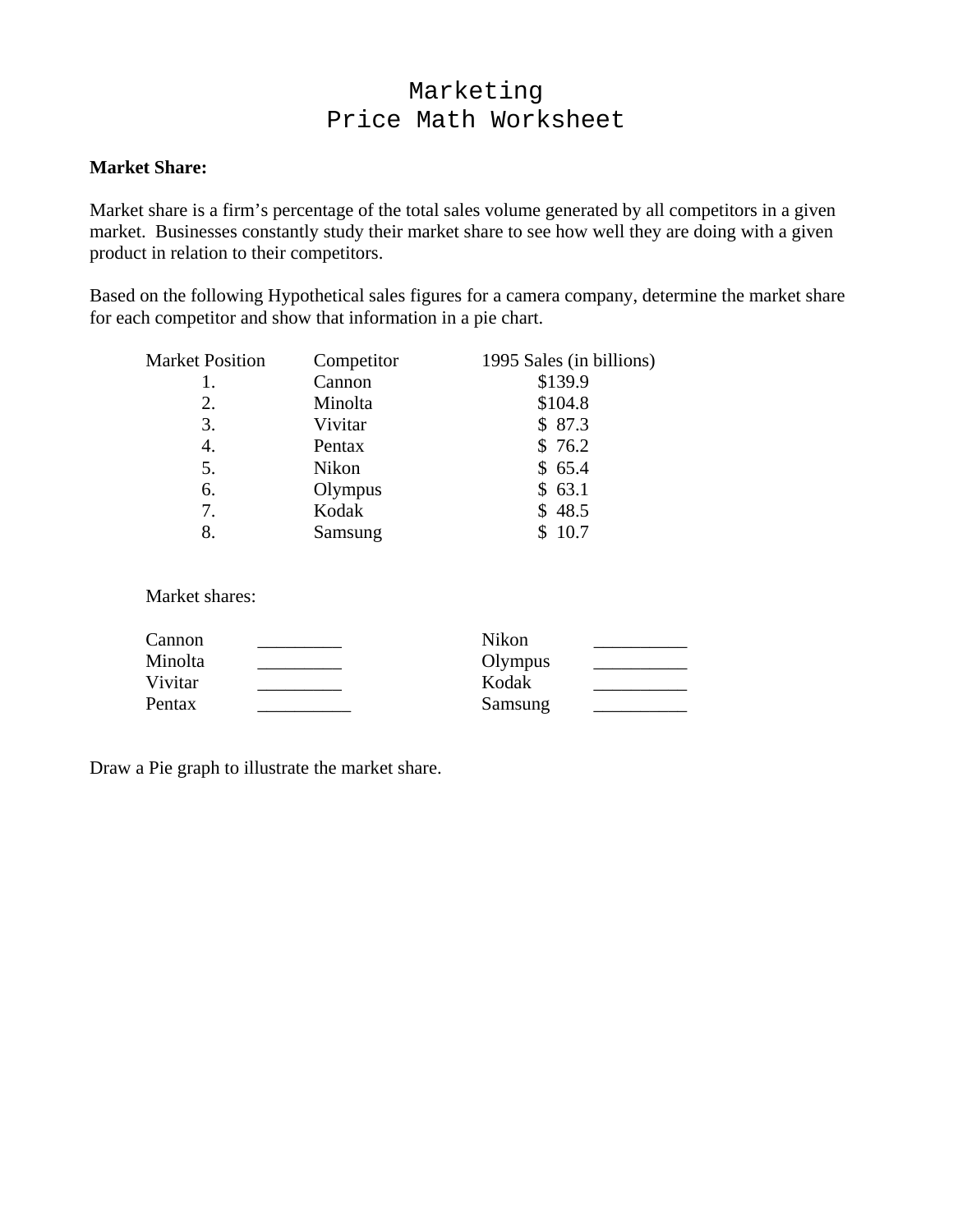### **RETURN ON INVESTMENT (ROI):**

Return on investment is a calculation used to determine the relative profitability of a product. The formula for calculating return on investment is as follows:

> PROFIT INVESTMENT (cost of making, buying, and marketing the product)

Two young entrepreneurs, Rush and Josh, open a lemonade stand in front of their house. It cost them 25 cents to make one glass of lemonade. They sell the lemonade for 35 cents a glass.

What is their ROI?

 $\frac{1}{\sqrt{2}}$  ,  $\frac{1}{\sqrt{2}}$  ,  $\frac{1}{\sqrt{2}}$  ,  $\frac{1}{\sqrt{2}}$  ,  $\frac{1}{\sqrt{2}}$  ,  $\frac{1}{\sqrt{2}}$  ,  $\frac{1}{\sqrt{2}}$  ,  $\frac{1}{\sqrt{2}}$  ,  $\frac{1}{\sqrt{2}}$  ,  $\frac{1}{\sqrt{2}}$  ,  $\frac{1}{\sqrt{2}}$  ,  $\frac{1}{\sqrt{2}}$  ,  $\frac{1}{\sqrt{2}}$  ,  $\frac{1}{\sqrt{2}}$  ,  $\frac{1}{\sqrt{2}}$ 

 $\frac{1}{2}$  ,  $\frac{1}{2}$  ,  $\frac{1}{2}$  ,  $\frac{1}{2}$  ,  $\frac{1}{2}$  ,  $\frac{1}{2}$  ,  $\frac{1}{2}$  ,  $\frac{1}{2}$  ,  $\frac{1}{2}$  ,  $\frac{1}{2}$  ,  $\frac{1}{2}$  ,  $\frac{1}{2}$  ,  $\frac{1}{2}$  ,  $\frac{1}{2}$  ,  $\frac{1}{2}$  ,  $\frac{1}{2}$  ,  $\frac{1}{2}$  ,  $\frac{1}{2}$  ,  $\frac{1$ 

Lauren Started her own business stitching sports figures on sweatshirts to sell at the homecoming game. It costs her \$9.00 for the sweatshirt, \$3.50 for the canvas, and \$1.50 for the special thread. If she sells the shirts for \$30.00 what is their return on investment each shirt?

A retail buyer purchases 50,000 shirts at \$12.50 each. Advertising and promotional expenses attributed to the shirts total \$1,250.00. If half  $(1/2)$  the shirts sell for \$25.00, one-fifth  $(1/5)$  sell for \$20.00, one-eighth (1/8) sell for \$17.50, and the remainder sell for \$13.00, what is the ROI for the shirts?

### **BREAK-EVEN POINT**

\_\_\_\_\_\_\_\_\_\_\_

\_\_\_\_\_\_\_\_\_\_\_

The break-even point is the point at which sales revenues equals the costs and expenses of making and distributing a product. After reaching the break-even point , a firm begins to make a profit. The formula for determining break-even point is as follows:

> \_\_\_\_\_Total amount of cost and expenses\_\_\_\_\_\_ Selling Price

A firm expects to sell 60,000 pairs of pants at \$12.50 each. The cost of manufacturing and marketing them is \$10.00 each. Calculate the break-even point for the pants.

A firm expects to sell 2,000,000 gum drops at \$.25 each. The cost of manufacturing and marketing them is \$.20 each. Calculate the break-even point for the gum drops.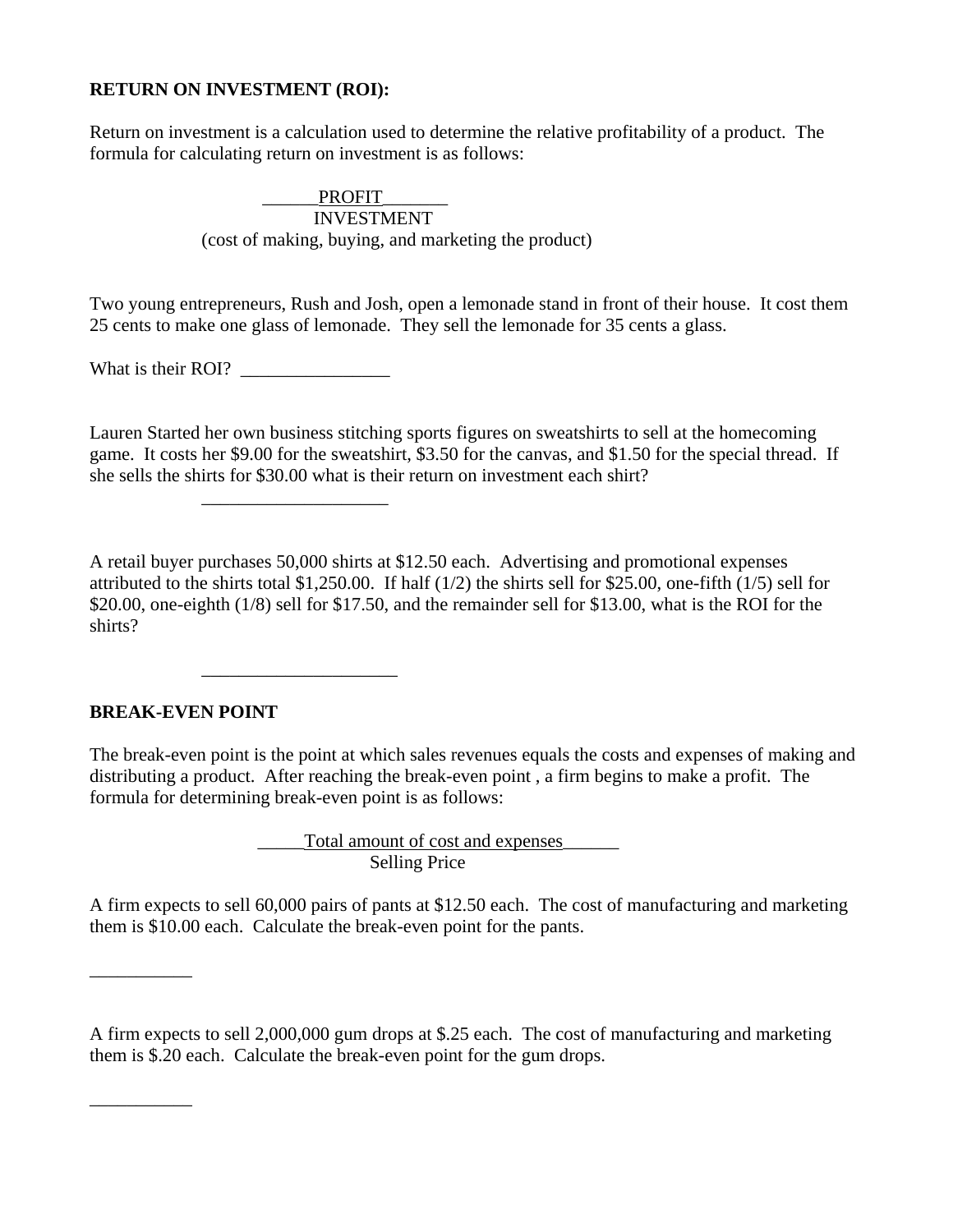A Firm expects to sell 30,000 cameras at \$12.00 each. The cost of manufacturing and marketing them is \$9.00 each. Calculate the break-even point for the cameras.

Rooms at Mimi's Hideaway Inn go for go for \$79.00 a night. At least 25 rooms a night must be filled to cover costs. For a class reunion the rates are dropped to \$60.00 as a special. How much does the hotel need to take in a night to cover costs? \_\_\_\_\_\_\_\_\_\_\_

How many rooms must it fill for the reunion to break even?

Yearbooks sell for \$35.00 each. The organization selling the yearbooks must pay \$25.00 for the first 100 yearbooks, and then it only pays \$10.00 for any additional yearbooks over 100. At present it has orders for 150 yearbooks. Will the organization break-even? What is the break-even point?

# **MARKUP PRICING**

\_\_\_\_\_\_\_\_\_\_\_\_\_\_\_\_\_\_\_\_\_\_\_\_\_\_\_\_\_\_\_\_\_\_\_

\_\_\_\_\_\_\_\_\_\_\_

Markup is the difference between the price of an item and its cost. It is generally expressed as a percentage. The markup in dollars is added to the cost to determine the price:

> $Cost + markup = Price$  $$25 + $15 = $40.00$

Your school store buys a watch for \$7.50 and sells it for \$16.00. How much is the markup?

 $\sim$ 

Jimbo buys a gold ring for \$50.00. He then marks it up \$150. What is the retail price of the ring?

 $\frac{\text{S}}{\text{S}}$ 

Cheryl buys a new blouse for \$20.00. If its markup was \$7 , what did the retailer pay for the blouse?

 $\mathbb S$ 

The cost of copier paper is \$28.00 a ream. The school store sells it for \$37.95. What is the markup?

 $\mathbb S$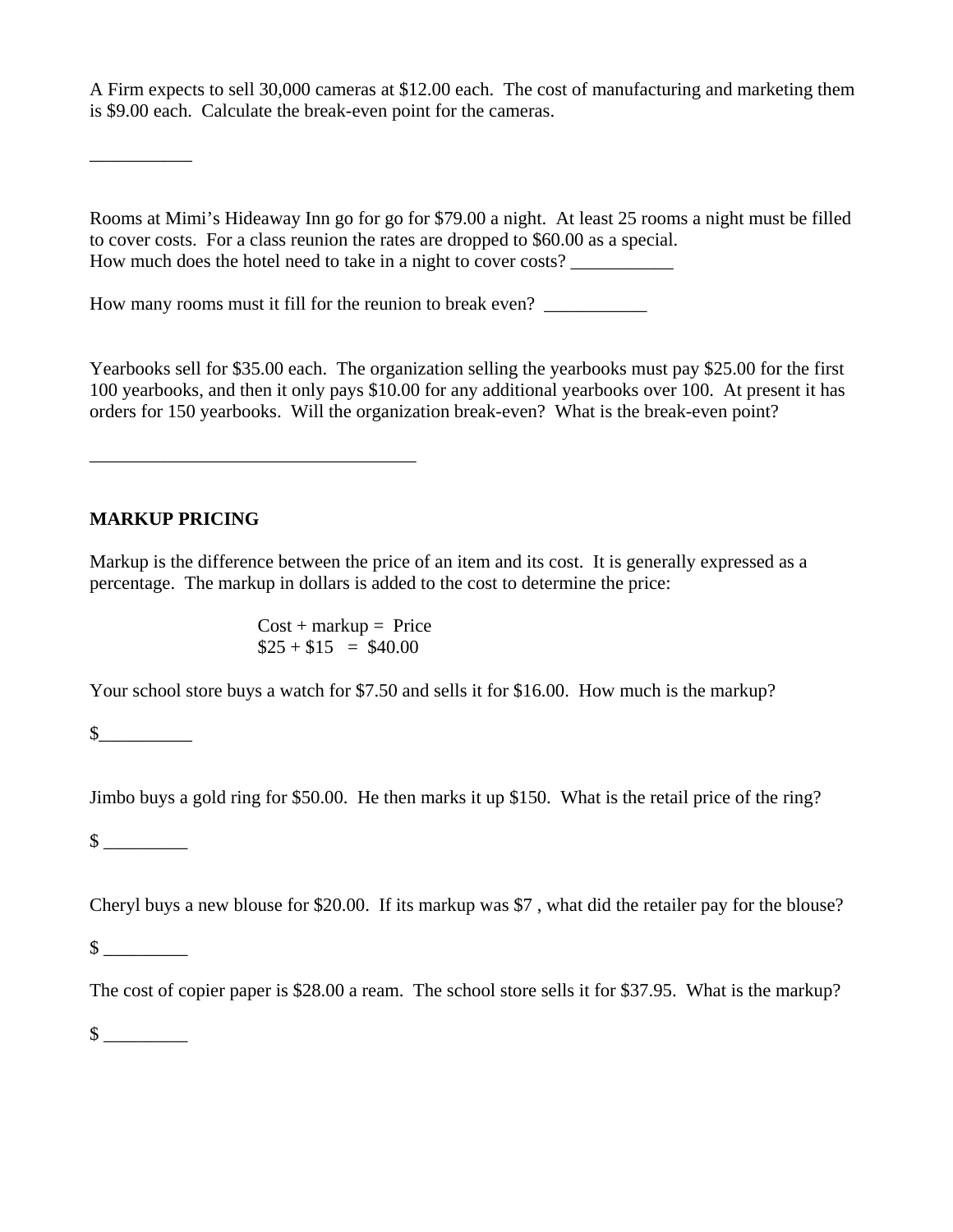# **COST-PLUS PRICING**

In cost-plus pricing, all costs and expenses are calculated and then the desired profit is added to arrive at a price.

A research company adds the following costs to arrive at an estimate for a market research project: finding research participants, payment for each participant, costs involved with developing and analyzing the questions that will be used, the moderator's fee, cost of refreshments, and intended profit. Use the figures below to determine the price (estimate) for a market research company's customer requesting this service.

| Costs and expenses:                                                                | \$ AMOUNT |
|------------------------------------------------------------------------------------|-----------|
| Phone solicitation to get participants - $$10/hr \times 40 hours$                  |           |
| 20 participants x \$25./hr x 2 hours each                                          |           |
| Questionnaire design and analysis<br>Design -- 30 questions $@$ \$15.00 a question |           |
| Analysis – 12 hours $\omega$ \$145.00/hour                                         |           |
| Moderator's fee --- $$75.00 \times 5 \text{ hours}$                                |           |
| Refreshments $-25$ people x \$4.50 each                                            |           |
| Intended profit $-20\%$ to total expenses                                          |           |
| Total / estimated price for customer                                               |           |
|                                                                                    |           |

Calculation area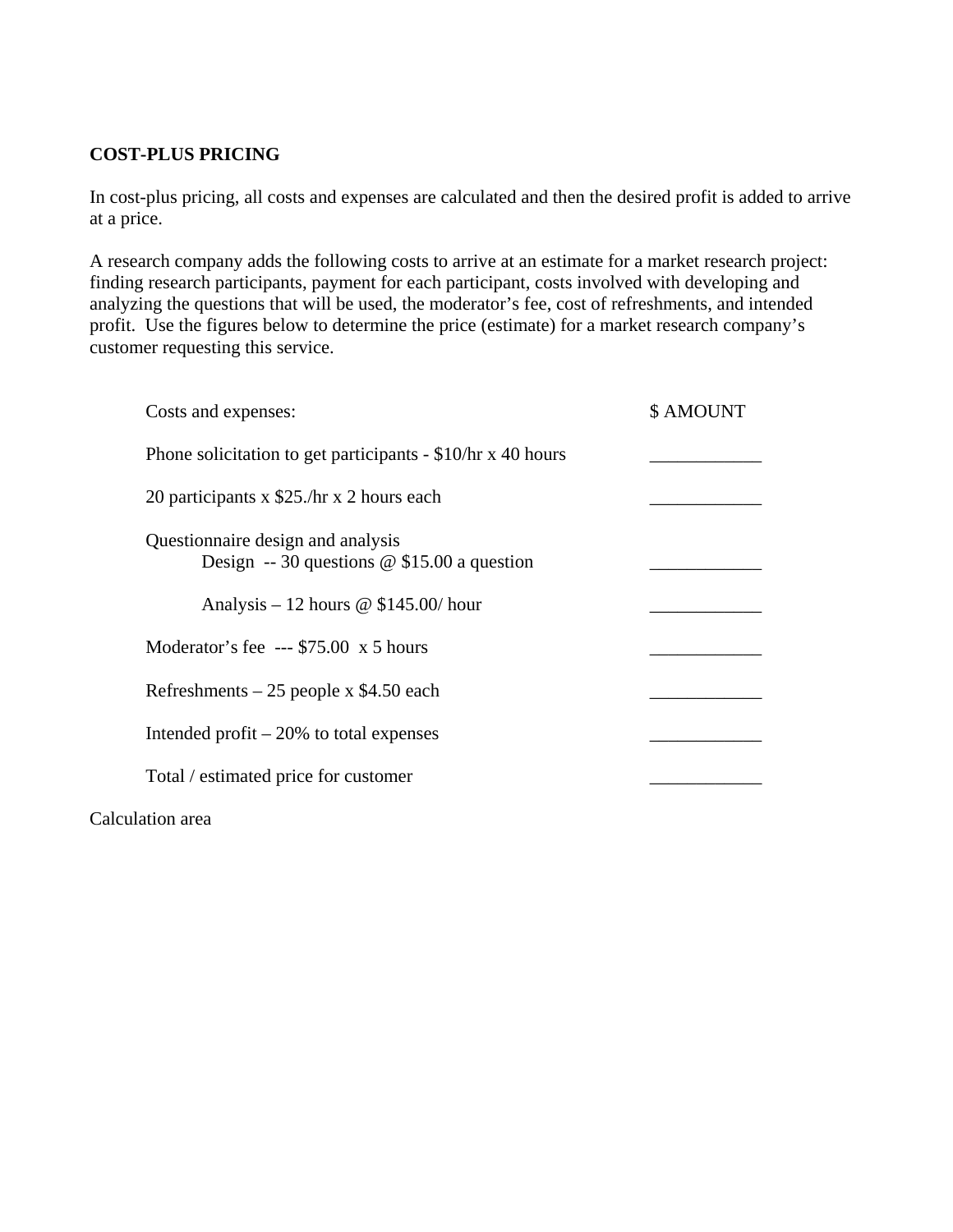### **PRICE LINING**

Price lining is a special pricing technique that requires a store to offer all merchandise in a given category at certain prices. For example, a store might price all of its shirts at \$30, \$45, and \$60. In this case, the actual markup is adjusted upward or downward so that all shirts are priced in these three prices.

Example: A shirt that is supposed to retail for \$45.00 under the price lining policy should cost the retailer \$18 if the retailer's markup is 60 percent of the retail price.  $($45 \times 60\% = $27; $45 - 27 = $18)$ 

A buyer has an average markup on retail of 60% and a price lining policy for sports equipment at \$20, \$35, and \$50. Determine the three cost prices that would be ideal for the sports equipment, respectively.

a. cost price for the \$20 price line

b. cost price for the \$35 price line \_\_\_\_\_\_\_\_\_\_\_\_\_\_\_

c. cost price for the \$50 price line

The average markup on retail is 55%. The price lining policy for the costs is \$139.99, 169.99, and 199.99. What is the ideal cost to the retailer for these three price lines?

cost price for the  $$139.99$  price line  $\cot$  price for the \$169.99 price line

 $\cot$  price for the \$199.99 price line

### **RETAIL PRICE**

Wholesales and retailers calculate their prices by using a markup system. Markup is the difference between the retail or wholesale price and cost of an item. Foe simplicity, retail price will be used in all formulas. The basic formula for calculating the price is as follows:

 $Cost ( C) + Markup (MU) = Retail Price$ 

There are two variations of this formula:  $RP - C + MU$  and  $RP - MU = C$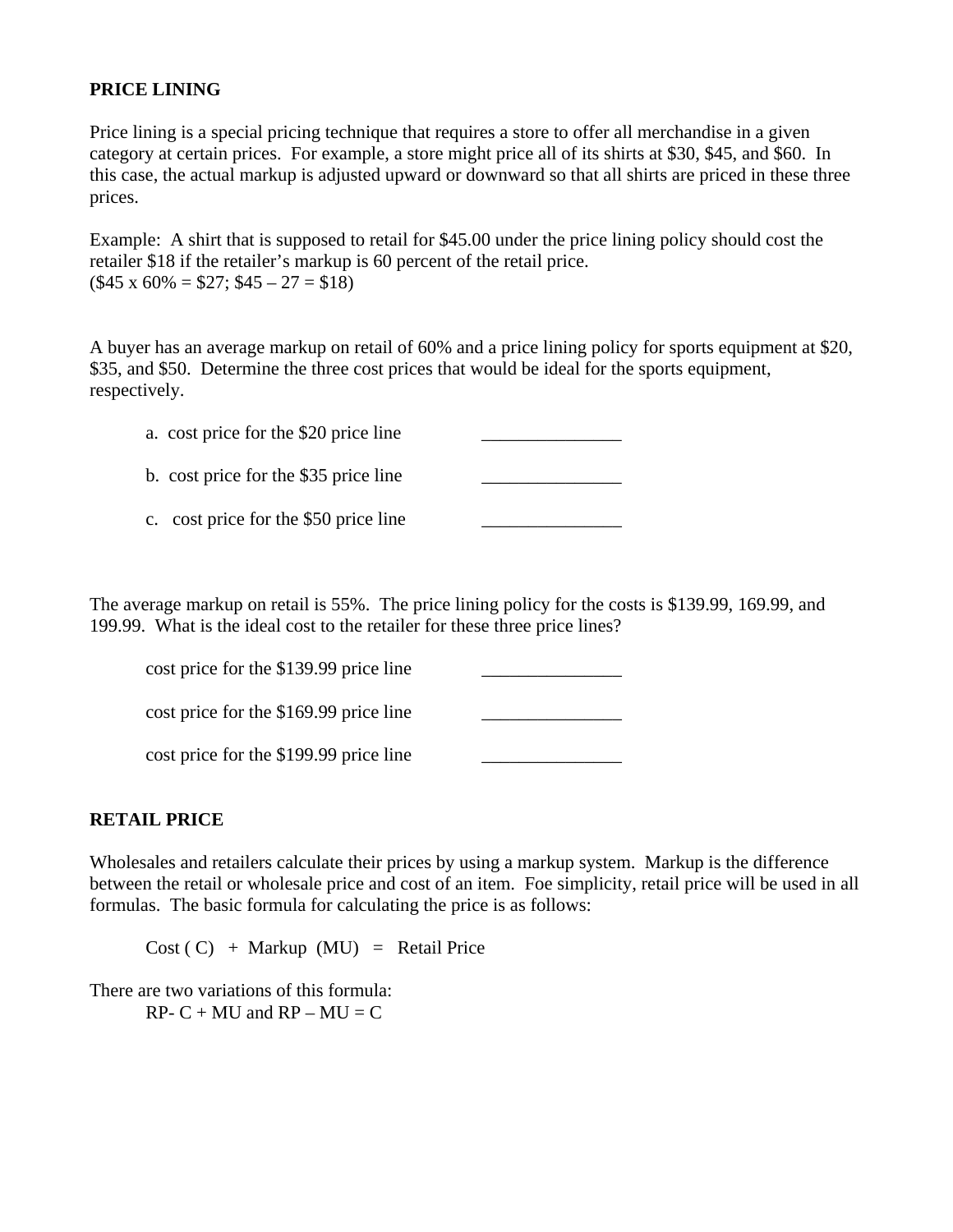### Ret**ail Price Con't**

 $\frac{\text{S}}{\text{S}}$ 

An article cost a business \$5.50 and has a markup of \$2.00. What is the retail price?

| The RP of an article is $$14.00$ , and the cost is $$6.00$ . Determine the MU.                |  |
|-----------------------------------------------------------------------------------------------|--|
| The RP of an article is \$35, and the initial MU is \$17.<br>Determine the cost of the item.  |  |
| The MU on an article is $$6.89$ , and its RP is $$16.89$ .<br>Determine the cost of the item. |  |
| A blouse cost the business \$20 and has a MU OF \$10. What is RP?                             |  |
| A pen cost the school store \$12.50 and has a MU of \$15.50. What is the RP?                  |  |

## **PERCENTAGE MARKUP**

A markup percentage may be calculated on either the retail price or the cost of an item. The formula to determine the markup percentage on cost is:

$$
MU(\$) / RP = MU(\%) on retail
$$
  
4/ \$10 = 40%

The formula to determine the markup percentage on cost is:

$$
MU(\$)/C = MU(%)
$$
on cost  
\$4 / \$6 = 66.67%

For the following problems calculate the dollar markup and the markup percentages on both the retail price and cost price. MU( $\alpha$ ) MU( $\alpha$ )

| <b>ITEM</b>   | <b>RETAIL PRICE</b> | <b>COST</b> | $MU(\$))$ | MU(%)<br>ON RETAIL | MU(% )<br>ON COST |
|---------------|---------------------|-------------|-----------|--------------------|-------------------|
| $\mathbf{A}$  | \$1.00              | \$.80       |           |                    |                   |
| B             | \$6.00              | \$4.50      |           |                    |                   |
| $\mathcal{C}$ | \$24.00             | \$16.00     |           |                    |                   |
| D             | 231.99              | 144.99      |           |                    |                   |
| E             | 464.50              | 278.70      |           |                    |                   |
| $\mathbf{F}$  | 10.00               | 5.00        |           |                    |                   |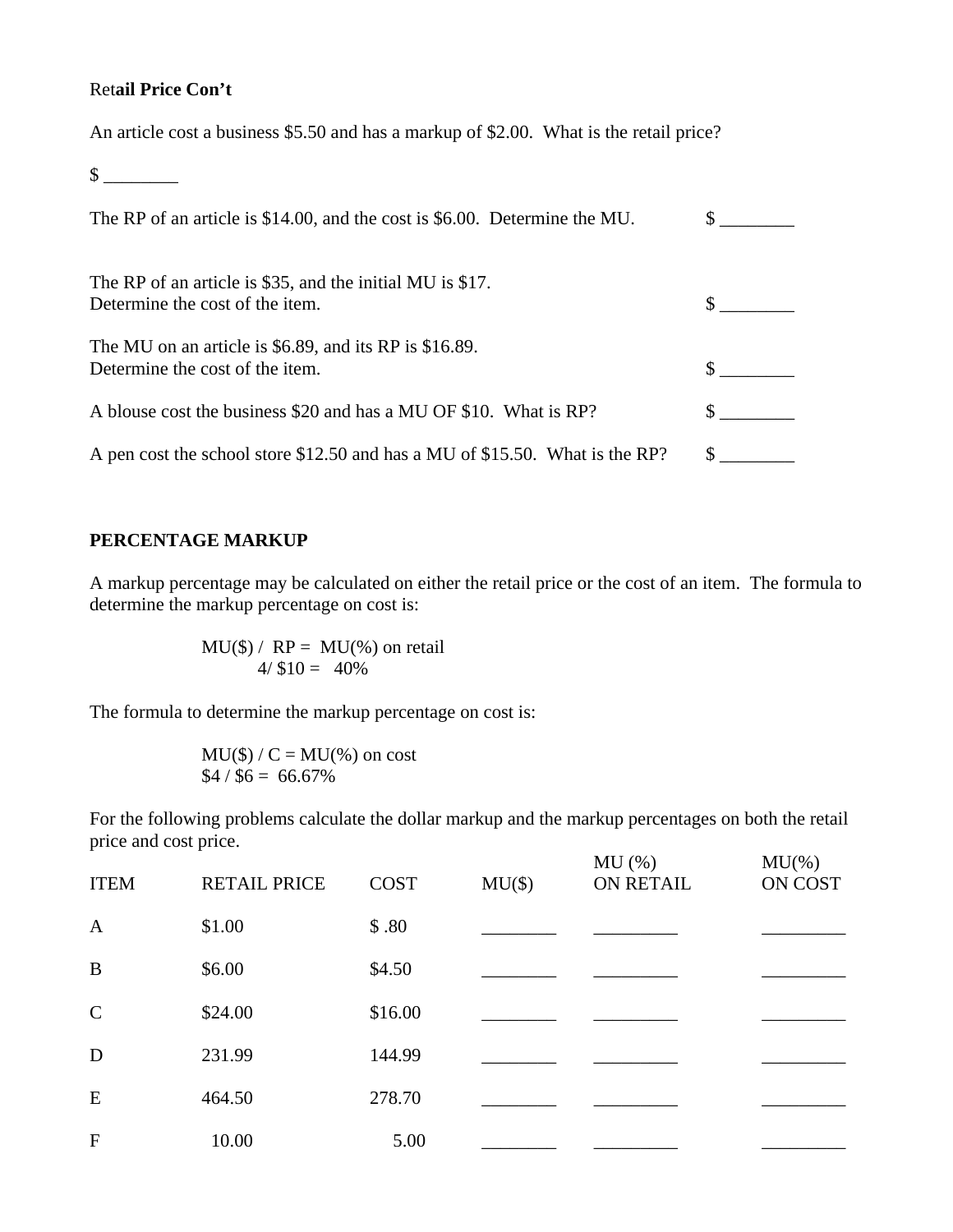The RP of an article is \$75, and the cost is \$45.00. Determine the MU (%) on cost \_\_\_\_\_\_\_\_\_\_ and on retail \_\_\_\_\_\_\_\_\_\_\_\_\_.

#### **COST METHOD FOR DETERMINING RETAIL PRICE**

When a marketer knows only the cost of an item and the markup percentage on cost, he or she can use the cost method to determine the retail price. Here is the two-step formula:

| Step 1 | $C x MU(*) = MU(*)$<br>$$20 \times 50\% = $10$ |
|--------|------------------------------------------------|
| Step 2 | $C + MU(\$)) = RP$<br>$$20 + $10 = $30$        |

Calculate the dollar markup and retail price for the following:

| <b>ITEM</b>  | <b>COST</b> | $MU$ %)<br>On cost | $MU(\$))$ | <b>Retail Price</b> |
|--------------|-------------|--------------------|-----------|---------------------|
| Sweater      | \$15        | 75%                |           |                     |
| CD           | 5           | 60                 |           |                     |
| Coat         | 55          | 100                |           |                     |
| Pants        | 30          | 66.67              |           |                     |
| DVD movie 25 |             | 40                 |           |                     |
| Table        | 150         | 80                 |           |                     |

#### **RETAIL METHOD FOR DETERMINING RETAIL PRICE**

The retail method is another way to calculate the retail price when only cost and markup percentage on retail are known. The retail method is based on changing the information you have into retial figures. Here is a two-step formula:

Step 1 Determine what percentage of the retail price is equal to cost?

 $RP(\%) - MU(\%) ON RETAIL = C(\%)$  $100\% - 40\% = 60\%$ 

step 2 Determine the retail price, divide the cost in dollars (\$30) by the decimal equivalent of the percentage calculated in step 1 (.60)

> $C(\$)$  / decimal equivalent = RP  $$30 / .60 = $50$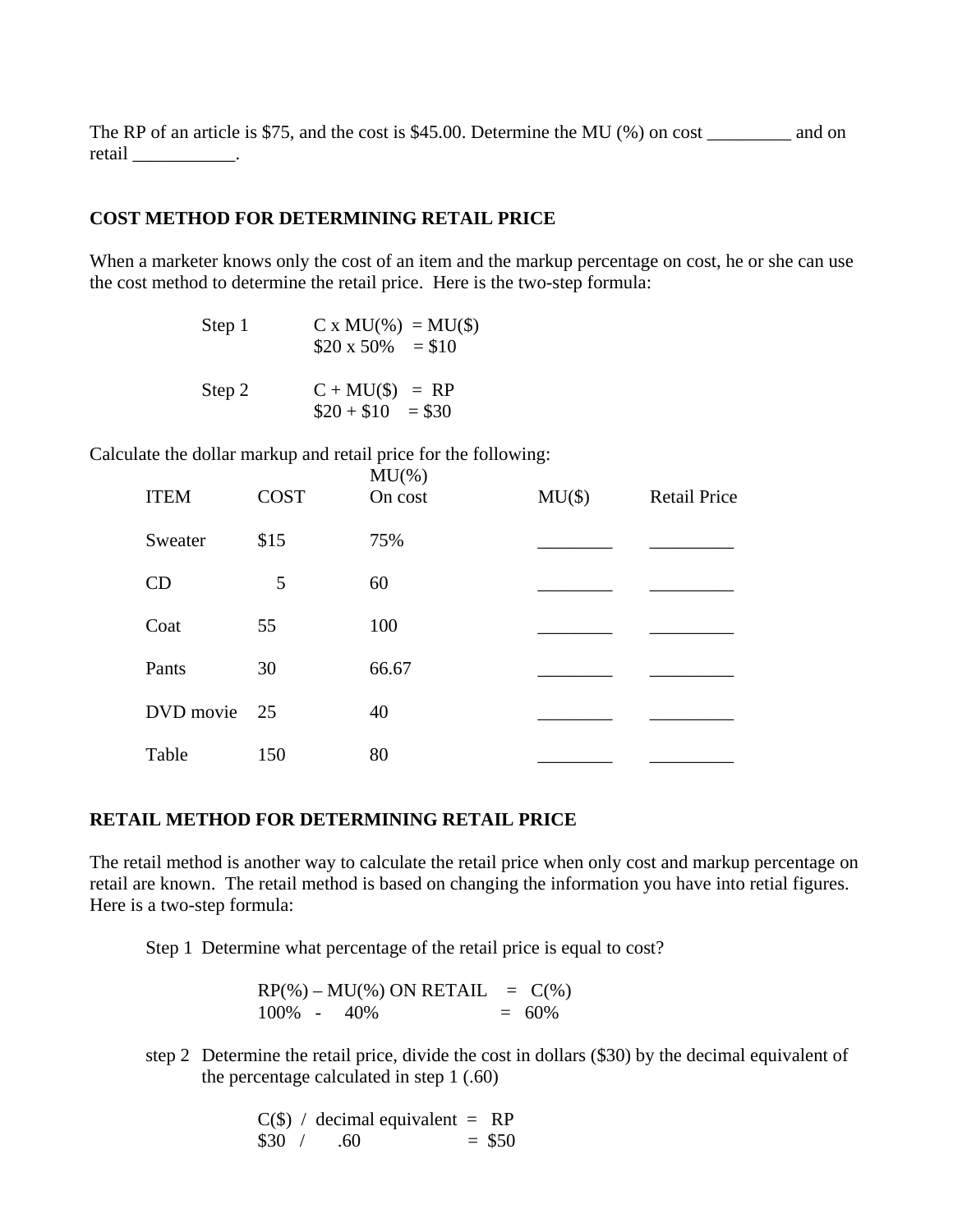Determine the percentage of the retail price that is equivalent to cost and the retail price for the following items.

| <b>ITEM</b>  | $MU\%$<br><b>ON RETAIL</b> | % OF RP<br><b>EQUAL TO COST</b> | <b>COST</b> | RP |
|--------------|----------------------------|---------------------------------|-------------|----|
| Boom box     | 45%                        |                                 | \$62        |    |
| DVD movie 30 |                            |                                 | 28          |    |
| Textbook     | 27                         |                                 | 44          |    |

A pair of socks cost \$1.30 and the retail markup is 60 percent. Determine the retail price \_\_\_\_\_\_\_\_\_\_ and the dollar markup \_\_\_\_\_\_\_\_\_\_\_\_\_.

### **MARKDOWNS**

Markdowns, which are reductions in the retail price, are computed on the retail price and generally result in a sale price. A basic method for calculating markdowns and new sales prices involves following these two steps:

- Step 1 determine the dollar amount of the markdown by multiplying the retail price by the percentage of markdown.
- Step 2 Subtract the markdown from the retail price to determine the sale price.

Determine the dollar markdown and the sale price (SP) for these items:

| <b>ITEM</b>  | <b>RETAIL PRICE</b> | $MD(\% )$ | $MD(\$))$ | <b>SALE PRICE</b> |
|--------------|---------------------|-----------|-----------|-------------------|
| T-shirt      | \$4.50              | 20%       |           |                   |
| Boom box     | 60.00               | 25%       |           |                   |
| Table        | 119.99              | 30%       |           |                   |
| Car stereo   | 388.00              | 40%       |           |                   |
| Plane ticket | 575.00              | 15%       |           |                   |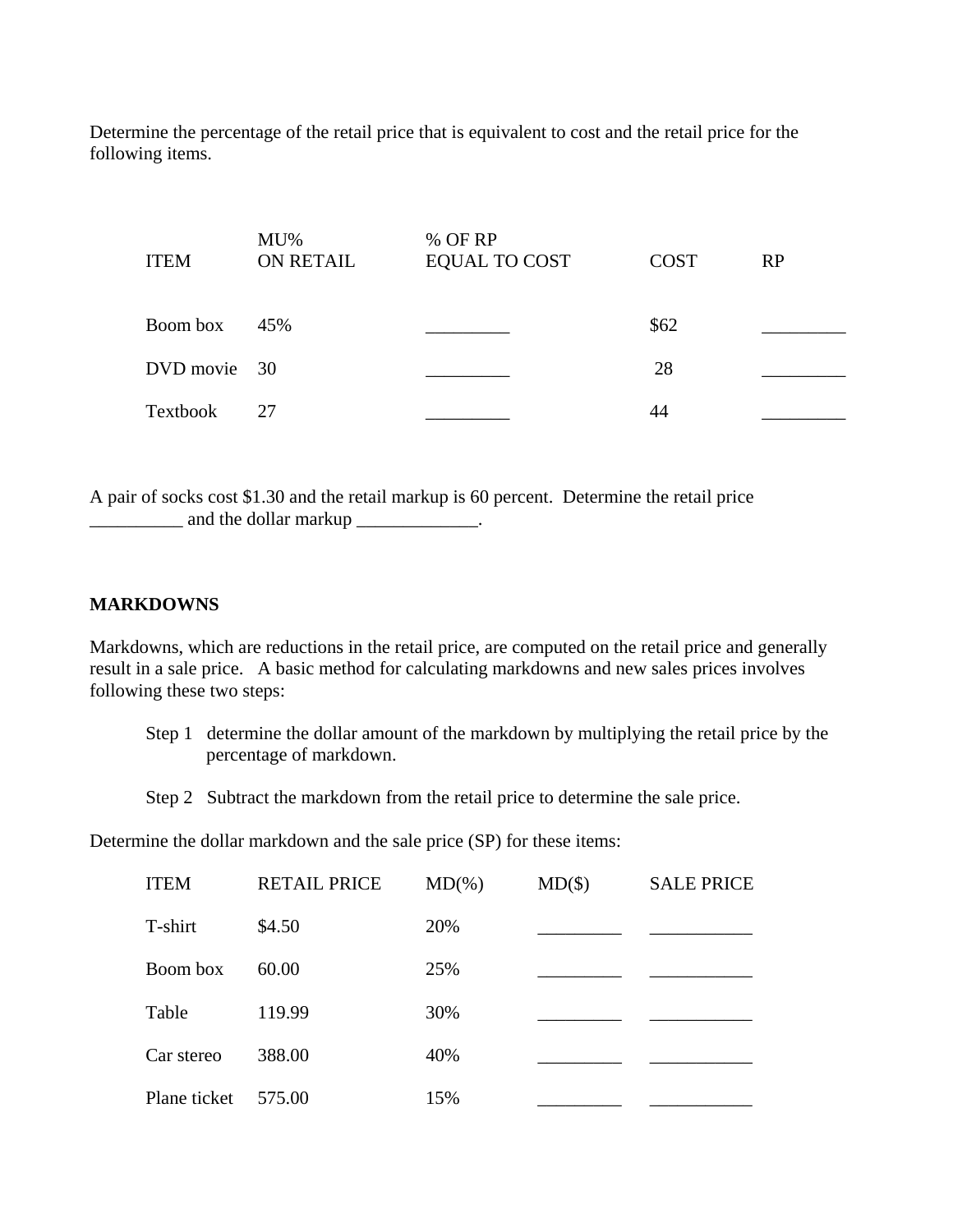### FASTER WAY

 Step 1 subtract the markdown percentage from 100 percent to find the equivalent percentage calculated in step 1. If the markdown was 20 percent, the equation would look like this:

> $RP(\%)$  -  $MD(\%)$  = SP  $100\% - 20\% = 80\%$

 Step 2 Then multiply the retail price by the decimal equivalent of the percentage calculated in step 1. For example: Retail price was \$69.99, the equation would look like this

> $RP$   $X$   $SP$ (%) =  $SP$  $$69.99 \times .80 = $55.99$

Use the faster method to do the following:

A dress that sells for \$150.00 is to be marked down 40%. What is the new price?

A store is running a one day sale. All merchandise will be marked down 20% off the ticked price. The ticket price for one SONY sound system is \$785. What is the new price? \_\_\_\_\_\_\_\_\_\_

### **DISCOUNTS**

A discount is simply s reduction in the price of goods or services. Common discounts offered by manufactures and distributors include trade discounts, quantity discounts, seasonal discounts, promotional discounts, and cash discounts. Some employers offer their employees discounts. To calculate a discount follow these simple steps:

Step 1 Multiply the price by the discount percentage  $[D(\%)]$  to get the dollar amount of the discount [D(%)].

Price x  $D(\%) = D(\$)$ 

 Step 2 Subtract the discount from the price to get the net price (NP), or the amount that the customer will actually pay

If you are asked for only the net price (NP), you can use the following two steps.

Step 1 Subtract the discount percentage from 100 percent. For example, if the discount is 30%, you would do the following:

 $100\% - 30\% = 70\%$ 

Step 2 Multiply the original price of the item by the result of the step 1 calculation to get the net price. In the example above, that would mean multiplying by 70%, or .70.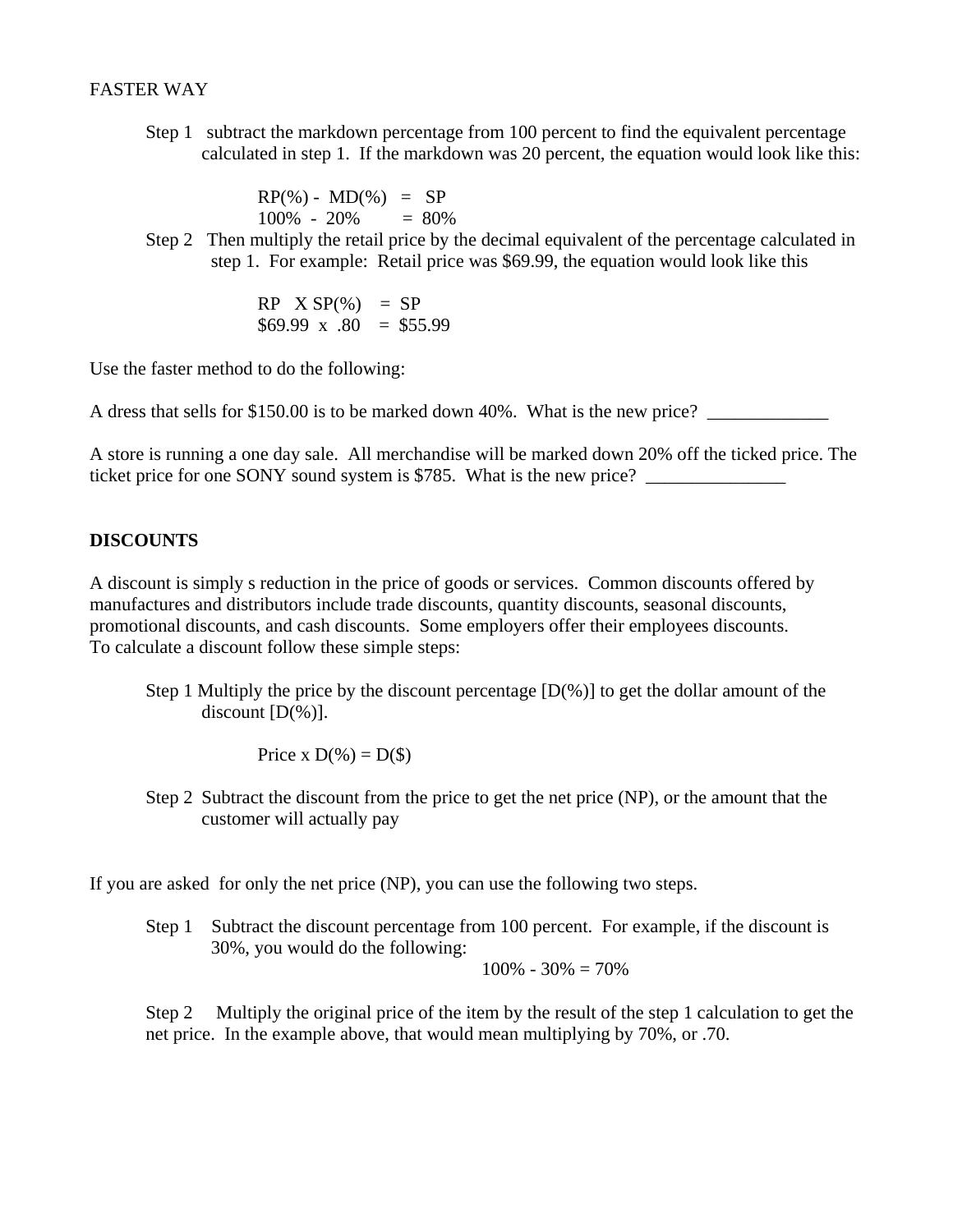| Calculate the following trade discounts and net amounts. Round to nearest cent<br>Trade<br>Total |            |          |                 |            |  |  |
|--------------------------------------------------------------------------------------------------|------------|----------|-----------------|------------|--|--|
|                                                                                                  | Purchases  | Discount | Dollar discount | Net amount |  |  |
|                                                                                                  | \$2,389.35 | 30%      |                 |            |  |  |
|                                                                                                  | \$9,712.50 | 20%      |                 |            |  |  |
|                                                                                                  | \$555.50   | 25       |                 |            |  |  |
|                                                                                                  | \$1,236.90 | 40       |                 |            |  |  |

### **CASH DISCOUNTS**

A cash discount is offered to encourage speedy payment of an invoice. A cash discount is subtracted from the amount due after all other discounts have been deducted on invoices.

Determine the cash discount, if any, and the net amount payable on the invoice dates and the dates for payment.

| <b>INVOICE</b><br><b>AMOUNT</b> | <b>INVOICE</b><br>DATE            | <b>TERMS</b>      | <b>PAYMENT</b><br><b>TERMS</b> | DISCOUNT PAYABLE | <b>AMOUNT</b> |
|---------------------------------|-----------------------------------|-------------------|--------------------------------|------------------|---------------|
| \$9,245.50                      | <b>MARCH 25 2/10NET30 APRIL 3</b> |                   |                                |                  |               |
| \$10,873.90                     | <b>APR 10</b>                     | 2/10NET30 APR 19  |                                |                  |               |
| \$30,575.50                     | MAY 30                            | 2/10NET 30 JUN 11 |                                |                  |               |

A wholesaler takes all cash discounts, determine the net amount payable for \$9,565.50 invoice with 40 percent and 10 percent trade discounts, a 5 percent early bird special discount, and dating terms of 3/10net30.

The net amount payable is \_\_\_\_\_\_\_\_\_\_\_\_\_\_\_\_\_\_

#### **DISCOUNT FOR EMPLOYEES**

Employee discounts are a form of a fringe benefit. They range from 10 to 30 percent on average.

- Step- 1 To calculate the purchases of employees, first multiply the price by the discount % to get the dollar amount of the discount.
- Step  $-2$  subtract the discount from the price to get the net price, or the amount the employee will pay